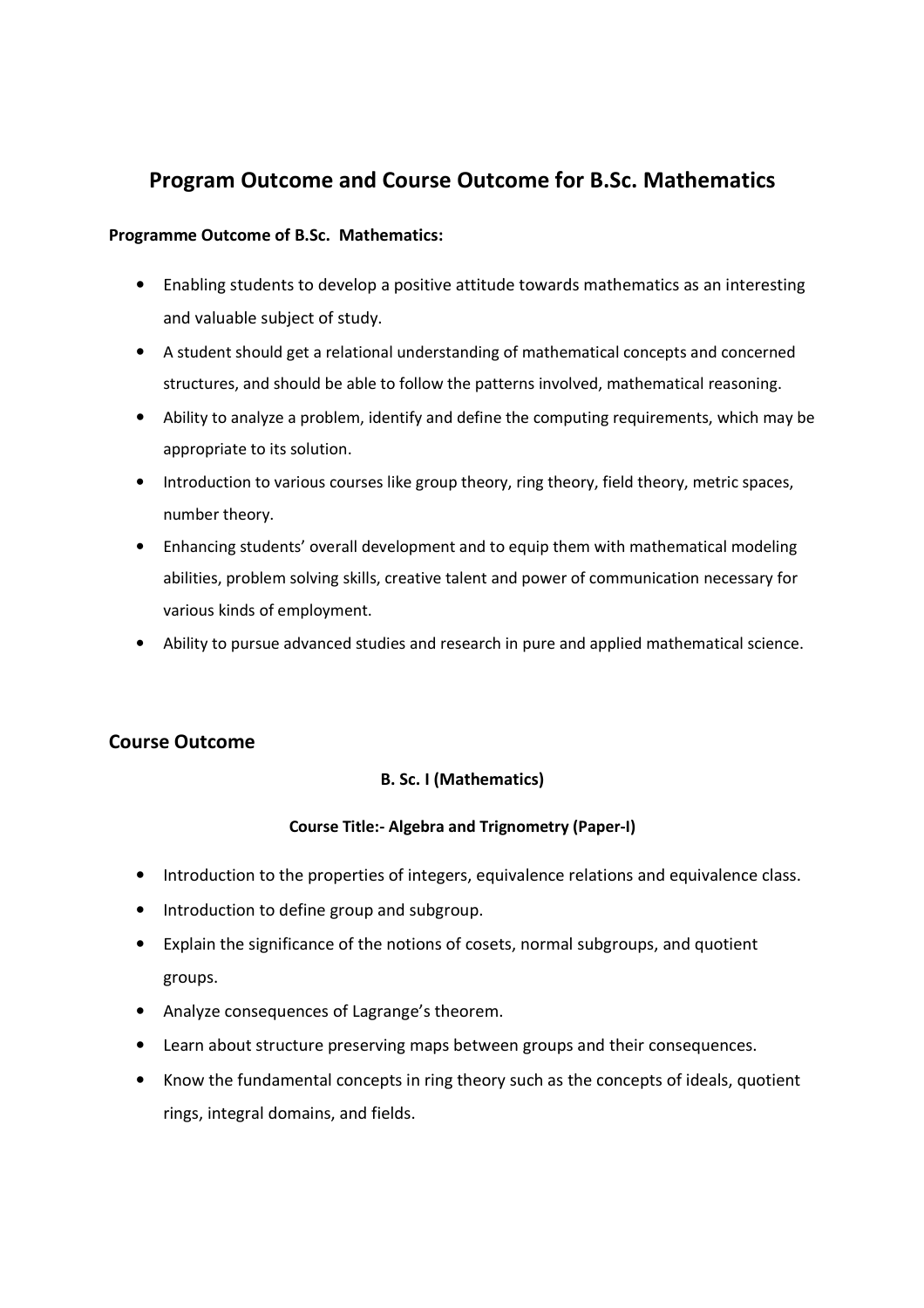- Evaluate trigonometric and inverse trigonometric functions.
- Solve trigonometric equations and applications.
- Apply and prove trigonometric identities.

## **Course Title:- Calculus (Paper-II)**

- Verify the value of the limit of a function at a point using the definition of the limit.
- Learn to check function is continuous understand the consequences of the intermediate value theorem for continuous functions.
- To find the  $n^{th}$  derivatives of functions.
- Apply the Leibnitz's theorem for finding  $n<sup>th</sup>$  derivative of product of two functions.
- Study of expansion of function, indeterminate form.
- Introduction to the partial differentiation, Euler's theorem, Jacobians.
- Study of curvature, envelopes, evolutes and asymptotes.
- Evaluate the definite integral as a limit of a sum, Reduction formula Beta and Gamma functions.
- Introduction to quadrature, rectification, volume and surfaces of solids of revolutions.
- Evaluate double and triple integral, change of order of integration.

## **Course Title:- Analytical Geometry (Paper-III)**

- Introduction to the polar coordinates.
- Find the polar equation of a line, circle, tangent and normal to conic.
- Introduction to the concepts of three dimensional Cartesian coordinate systems, direction cosines of a line, plane and straight line.
- Study of Sphere, Cone and Cylinder.
- Study of central conicoids, Paraboloids, Generating lines and reduction of general equation of second degree.

Course Title:- Assignment and viva-voce

• Problem solving on geometry, calculus and algebra & trigonometry.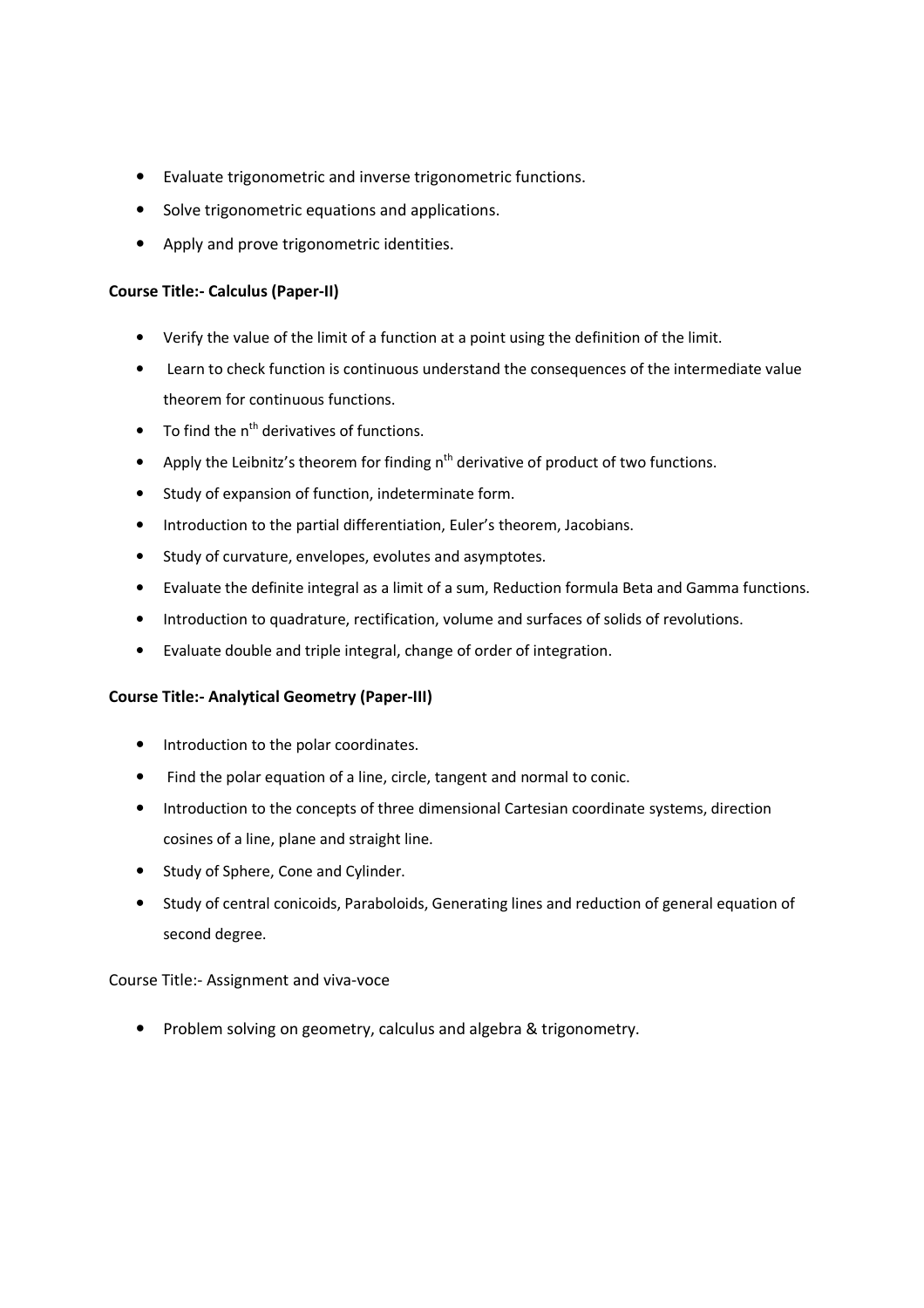## **B. Sc. II (Mathematics)**

#### **Course Title:- Linear Algebra (Paper-I)**

- Introduction to vector space and subspace.
- Introduce the concepts of the linear span, linear independence, basis, and dimension, and apply these concepts to various vector spaces and subspaces,
- Use the definition and properties of linear transformations and matrices of linear transformations and change of basis, including kernel, range and isomorphism.
- Relate matrices and linear transformations, compute eigen values and eigen vectors of linear transformations.
- Solve a System of Linear equations using the inverse of a matrix
- Distinguish between consistent and inconsistent system of equations.
- Apply Cayley- Hamilton Theorem to problems for finding the inverse of a matrix and higher powers of matrices without using routine methods
- Learn properties of inner product spaces and determine orthogonality in inner product spaces.
- Study of the bilinear and quadratics form

#### **Course Title:- Differential Equations and Vector Calculus (Paper-II)**

- Evaluate first order differential equations including separable, homogeneous, exact, and linear.
- Show existence and uniqueness of solutions.
- Explain an integrating factor, which may reduce the given differential equation into an exact one and eventually provide its solutions.
- Identify and obtain the solution of Clairaut's equation.
- Familiarize the orthogonal trajectory of the system of curves on a given surface
- Solve second order and higher order linear differential equations.
- Understand the basic knowledge of complimentary function and particular integral.
- Solve differential equations using variation of parameters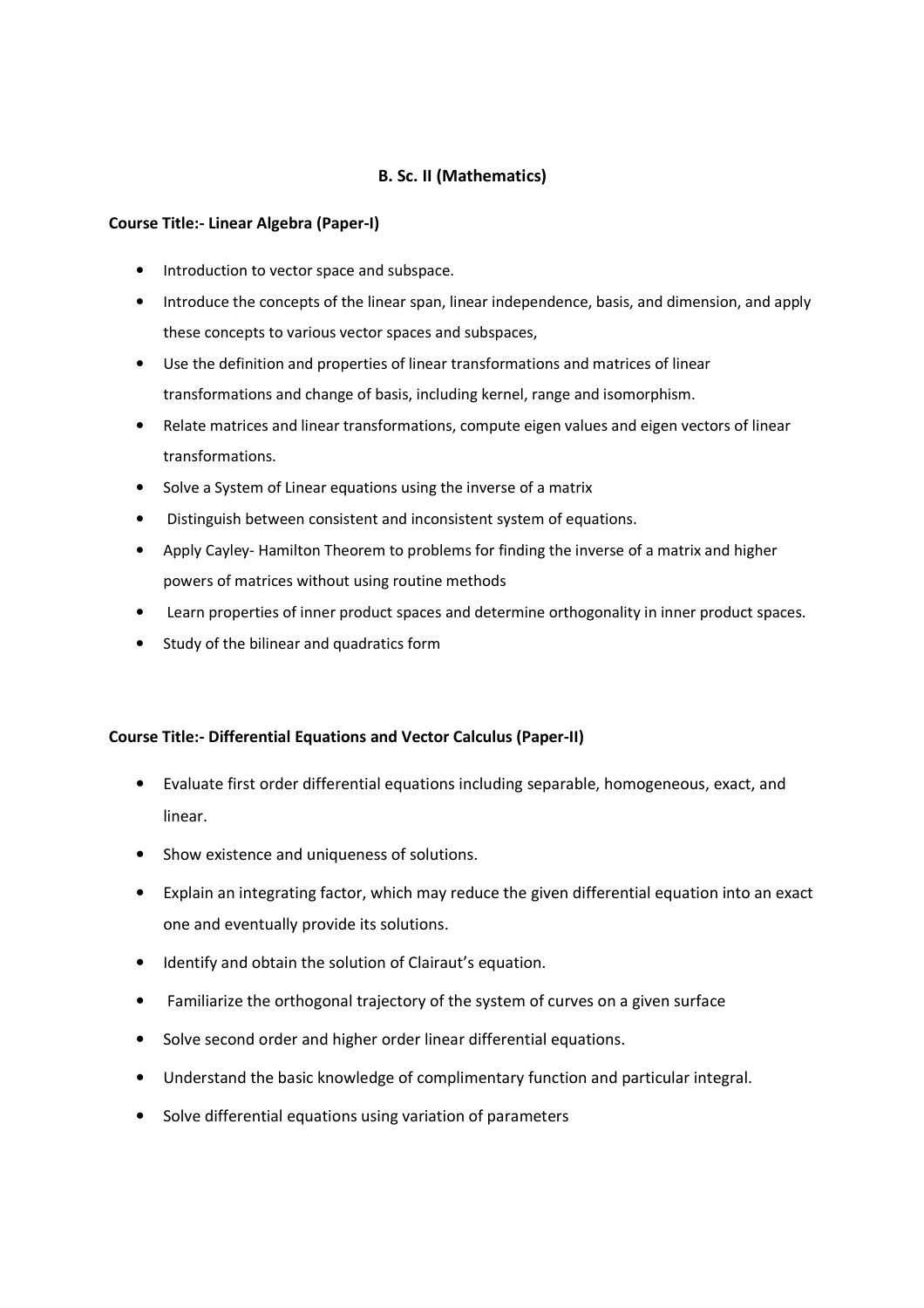- Solve linear systems of ordinary differential equations.
- Introduction to the basic knowledge of vector differentiation and vector integration.
- Determine and apply, the important quantities associated with scalar fields, such as partial derivatives of all orders, the gradient vector and directional derivative.
- Determine and apply, the important quantities associated with vector fields such as the divergence, curl, and scalar potential.
- Evaluate line, surface, double and triple integrals and use these integrals to verify the seminal integral theorems (Green's theorem in the plane, Gauss' divergence theorem and Stokes' theorem).
- •

## **Course Title:- Mechanics (Paper-III)**

- Introduction to the velocity and acceleration along radial and transverse directions, and along tangential and normal directions.
- Study of simple harmonic motion, earth attraction elastic string and motion in resisting medium.
- Discuss the motion on smooth and rough planes, constrained motion.
- Study of central orbits and Kepler's law.
- Study of common catenary, virtual work, and stable and unstable equilibrium.

#### **Course Title:- Assignment and viva-voce**

• Problem solving on linear algebra, mechanics and differential equation and vector calculus.

## **B. Sc. III (Mathematics)**

#### **Course Title:- Real Analysis (Paper-I)**

- Define the real numbers, least upper bounds, and the triangle inequality.
- Define functions between sets; equivalent sets; finite, countable and uncountable sets. Recognize convergent, divergent, bounded, Cauchy and monotone sequences.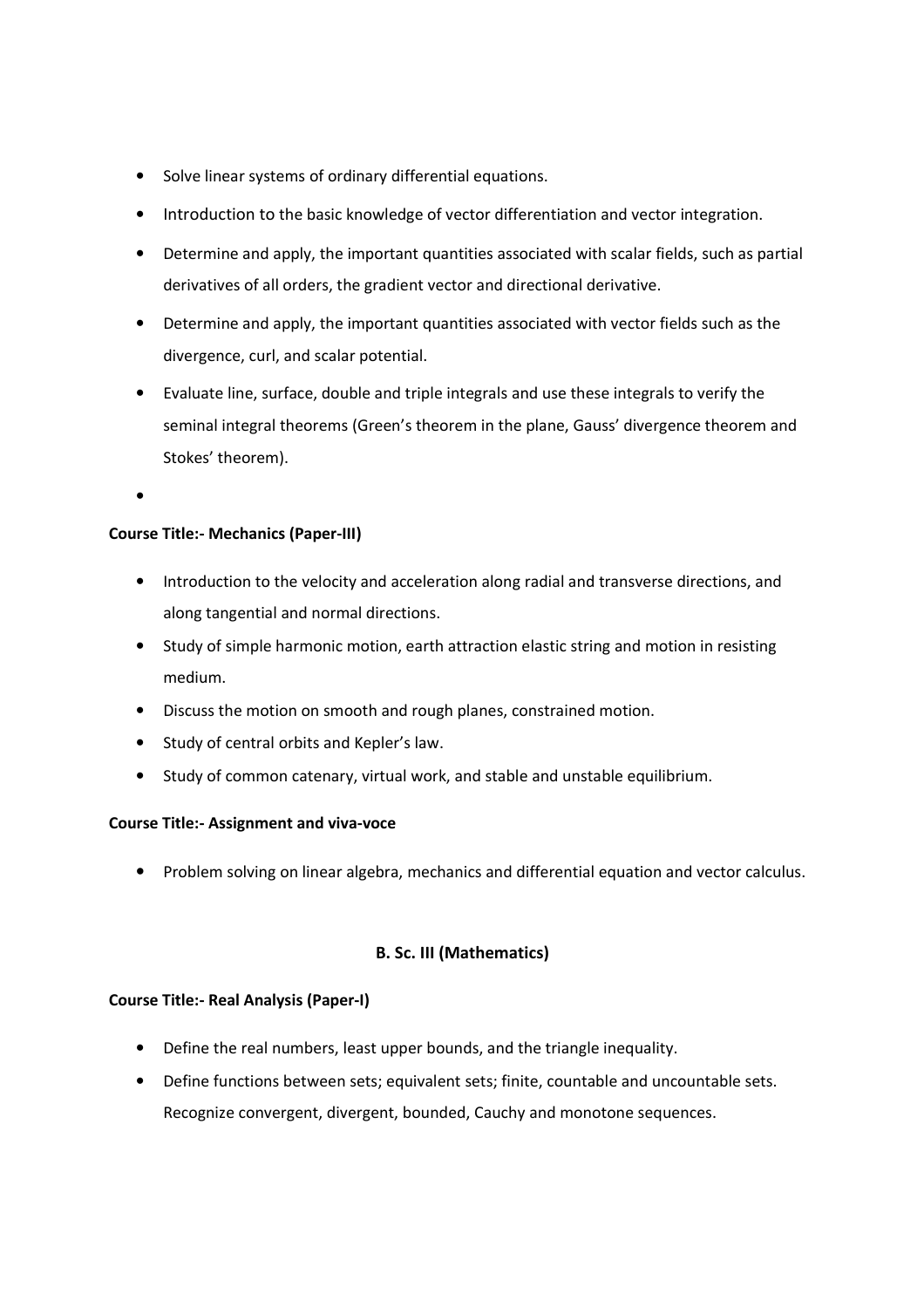- Calculate the limit superior, limit inferior, and the limit of a sequence.
- Find the sequence of partial sums of an infinite series.
- Differentiate Uniform continuity from continuity and related theorems
- Explain convergence of a series
- Develop skill in checking the convergence of series using various tests of convergence.
- Explain Continuity and Discontinuity of functions of two variables.
- Expand functions using Taylor Series
- Study of sequential continuity, boundedness and intermediate value properties of continuous function.
- Study of improper integral and their convergence.

## **Course Title:- Complex Analysis (Paper-II)**

- Compute sums, products, quotients, conjugate, modulus, and argument of complex numbers.
- Write complex numbers in polar form
- Introduce elementary complex functions.
- Define and analyze limits and continuity for complex functions as well as consequences of continuity
- Determine whether a given function is differentiable, and if so find its derivative.
- Understand the significance of differentiability for complex functions and be familiar with the Cauchy-Riemann equations
- Conceive the concepts of analytic functions and will be familiar with the elementary complex functions and their properties
- Apply the concept and consequences of analyticity and the Cauchy-Riemann equations and of results on harmonic and entire functions.
- Understand the basic methods of complex integration and its application in contour integration
- Understand the theory and techniques of complex integration
- Find parameterizations of curves, and compute complex line integrals directly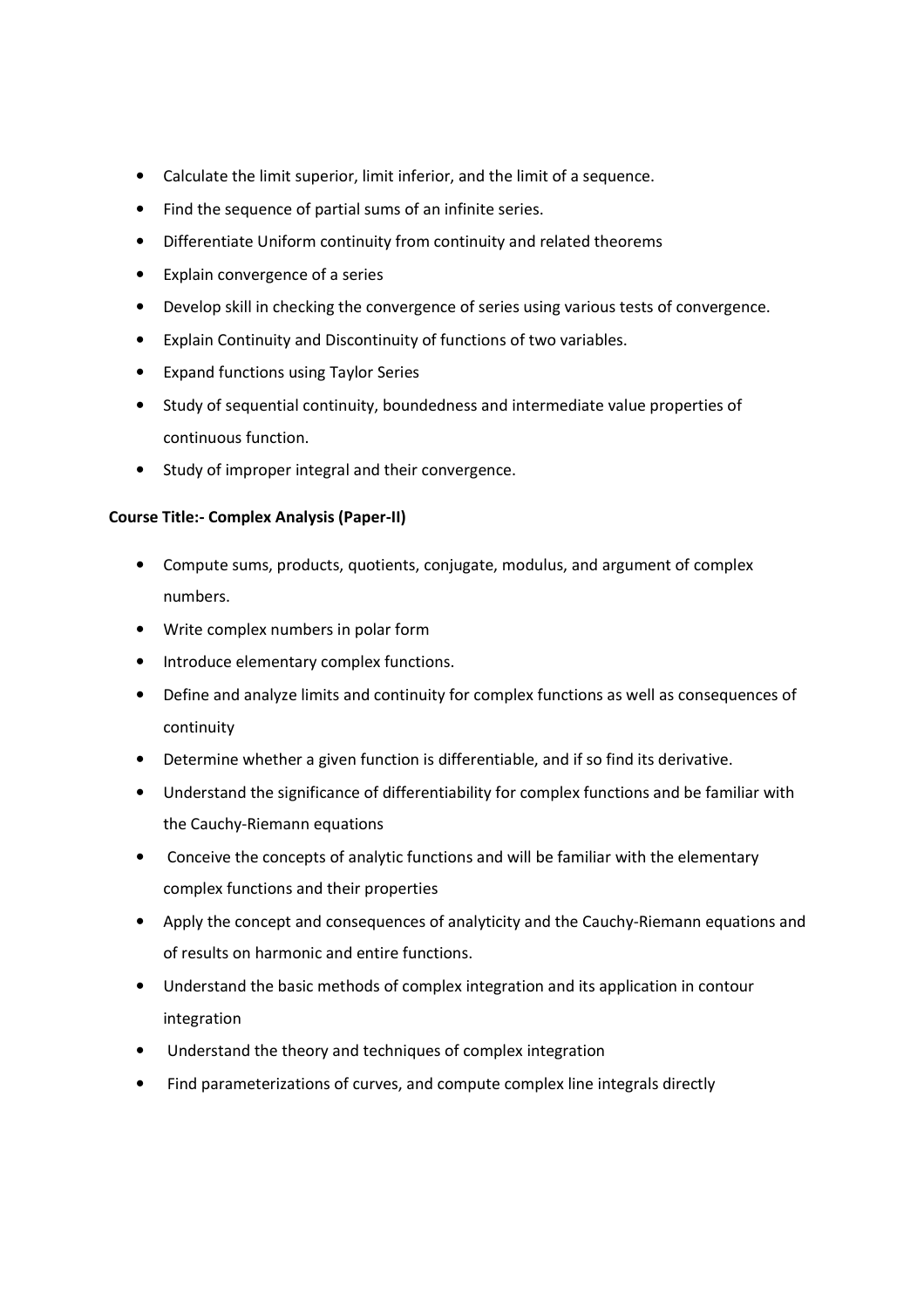- Evaluate integrals along a path in the complex plane and understand the statement of Cauchy's Theorem
- Use Cauchy's integral theorem and formula to compute line integrals
- Express complex-differentiable functions as power series
- Identify the isolated singularities of a function and determine whether they are removable, poles, or essential.
- Compute Laurent series at an isolated singularity, and determine the residue
- Apply the theory into application of the power series expansion of analytic functions
- Represent functions as Taylor, power and Laurent series, classify singularities and poles, find residues and evaluate complex integrals using the residue theorem
- Understand uses of improper integrals in various situations

## **Course Title: - Numerical Analysis (Paper-III)**

- Obtain numerical solutions of algebraic and transcendental equations.
- Find numerical solutions of system of linear equations.
- Learn about various interpolating and extrapolating methods.
- Study of Gauss, Stirling's and Bessel's interpolating formula.
- Solve initial value problems in differential equations using numerical methods.
- Obtained the numerical differentiation and numerical integration.
- Study of Trapezoidal and Simpson's rule.
- Study of Euler's method, Picard's method and Runge-Kutta method.
- Study of Gauss elimination method, Triangularization method, Jacobi iterative method and Gauss seidel method.

## **Course Title: - Linear Programming (Paper-IV)**

- Analyze and solve linear programming problems.
- Provide graphical solutions of linear programming problems with two variables, and illustrate the concept of convex set and extreme points.